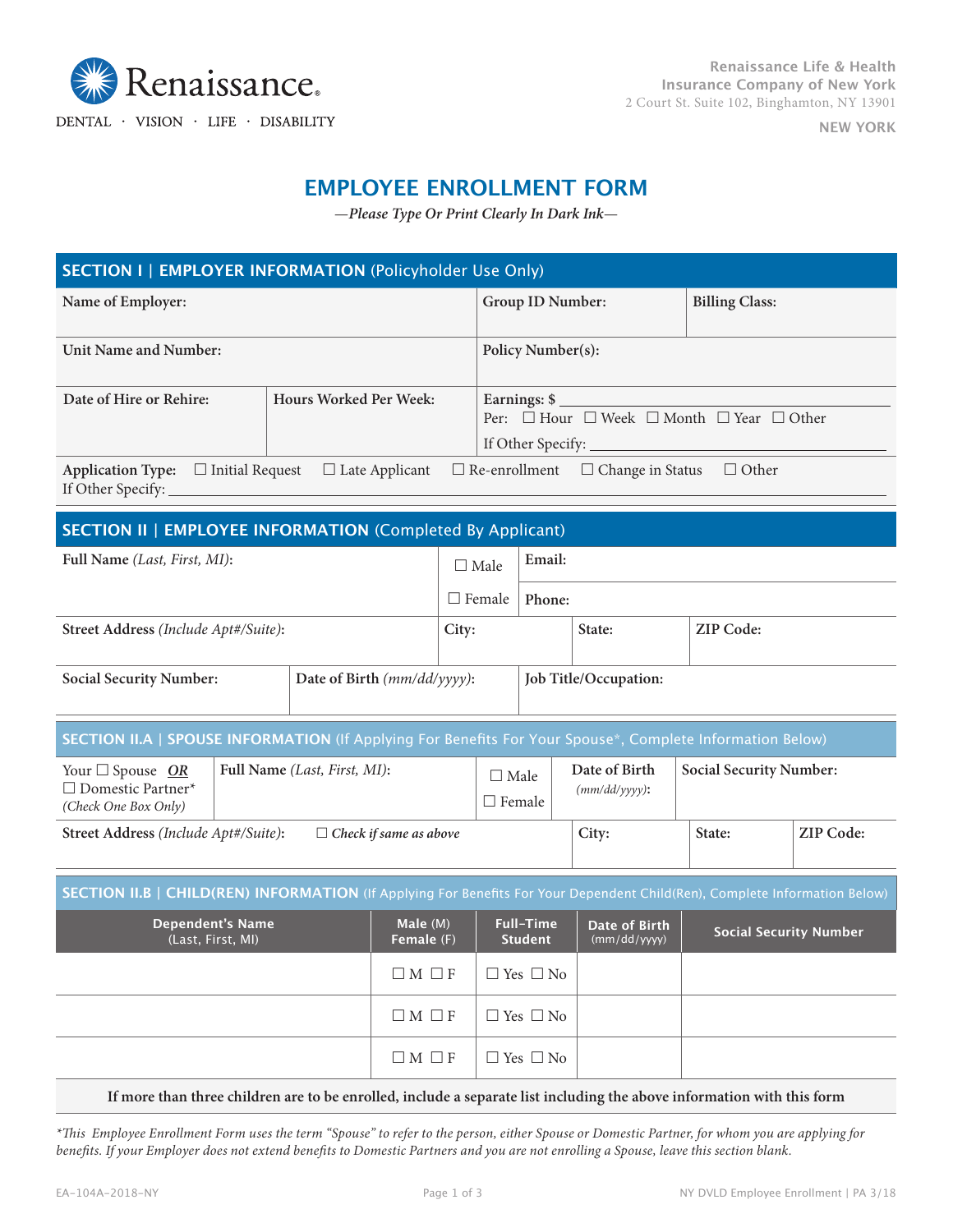## **SECTION III | COVERAGE ELECTIONS**

## **IF YOU SELECT "NO COVERAGE" BELOW, YOU ACKNOWLEDGE THAT YOU UNDERSTAND THAT IF YOU APPLY FOR COVERAGE AT A LATER DATE, YOU WILL BE CONSIDERED A LATE APPLICANT, YOU MAY BE SUBJECT TO WAITING PERIODS AND/OR REQUIRED TO FURNISH EVIDENCE OF INSURABILITY AT YOUR OWN EXPENSE, AND THAT RENAISSANCE WILL HAVE THE RIGHT TO REFUSE YOUR REQUEST.**

| A. DENTAL<br><b>COVERAGE</b>        | <b>Plan Option</b> (if choice provided): | Select One: $\square$ Employee Only $\square$ Employee + Spouse<br>$\Box$ Employee + Child(ren) $\Box$ Family $\Box$ No Coverage |
|-------------------------------------|------------------------------------------|----------------------------------------------------------------------------------------------------------------------------------|
| <b>B. VISION</b><br><b>COVERAGE</b> | Plan Option (if choice provided):        | Select One: $\square$ Employee Only $\square$ Employee + Spouse<br>$\Box$ Employee + Child(ren) $\Box$ Family $\Box$ No Coverage |

**If applying for Life or Disability insurance, please check with your Human Resources Department on coverage options and health information requirements.**

|                                                                     | <b>EMPLOYEE</b>                | $\Box$ Basic Life $\Box$ Basic Accidental Death & Dismemberment (AD&D) $\Box$ No Coverage<br>$\Box$ Supplemental Life: Amount Electing: \$ ___________ OR __________ x Base Annual Compensation<br>□ Supplemental AD&D: Amount Electing: \$ ________ OR ________ x Base Annual Compensation |                                                 |  |  |
|---------------------------------------------------------------------|--------------------------------|---------------------------------------------------------------------------------------------------------------------------------------------------------------------------------------------------------------------------------------------------------------------------------------------|-------------------------------------------------|--|--|
| <b>C. TERM LIFE</b><br><b>INSURANCE</b>                             | <b>SPOUSE</b>                  | $\Box$ Supplemental Life<br>Amount Electing: \$                                                                                                                                                                                                                                             | $\Box$ Supplemental AD&D<br>Amount Electing: \$ |  |  |
|                                                                     | <b>CHILD</b>                   | $\Box$ Supplemental Life<br>Amount Electing: \$                                                                                                                                                                                                                                             | $\Box$ Supplemental AD&D<br>Amount Electing: \$ |  |  |
| <b>D. SHORT TERM</b><br><b>DISABILITY (STD)</b><br><b>INSURANCE</b> | <b>EMPLOYEE</b><br><b>ONLY</b> | $\Box$ STD $\Box$ No Coverage $\Box$ Voluntary STD: Flat Amount Per Week: \$<br>□ Voluntary STD: % of Weekly Earnings: _________________%                                                                                                                                                   |                                                 |  |  |
| <b>E. LONG TERM</b><br><b>DISABILITY (LTD)</b><br><b>INSURANCE</b>  | <b>EMPLOYEE</b><br><b>ONLY</b> | $\Box$ LTD $\Box$ No Coverage $\Box$ Voluntary LTD: Flat Amount Per Week: \$<br>□ Voluntary LTD: % of Weekly Earnings: _________________%                                                                                                                                                   |                                                 |  |  |

### **SECTION IV | BENEFICIARY** (Completed Only if Life/AD&D Coverages are Elected)

| <b>Full Name</b><br>(First, Last, MI) | <b>Mailing Address</b> | <b>Telephone Number</b> | Relationship<br><b>To You</b> | <b>Social Security</b><br><b>Number</b> | Percent |
|---------------------------------------|------------------------|-------------------------|-------------------------------|-----------------------------------------|---------|
|                                       |                        |                         |                               |                                         |         |
|                                       |                        |                         |                               |                                         |         |
|                                       |                        |                         |                               |                                         |         |
|                                       |                        |                         |                               |                                         |         |
|                                       |                        |                         |                               |                                         |         |
|                                       |                        |                         |                               |                                         |         |
|                                       |                        |                         |                               |                                         |         |

#### **If you need more room, please request our Beneficiary form**